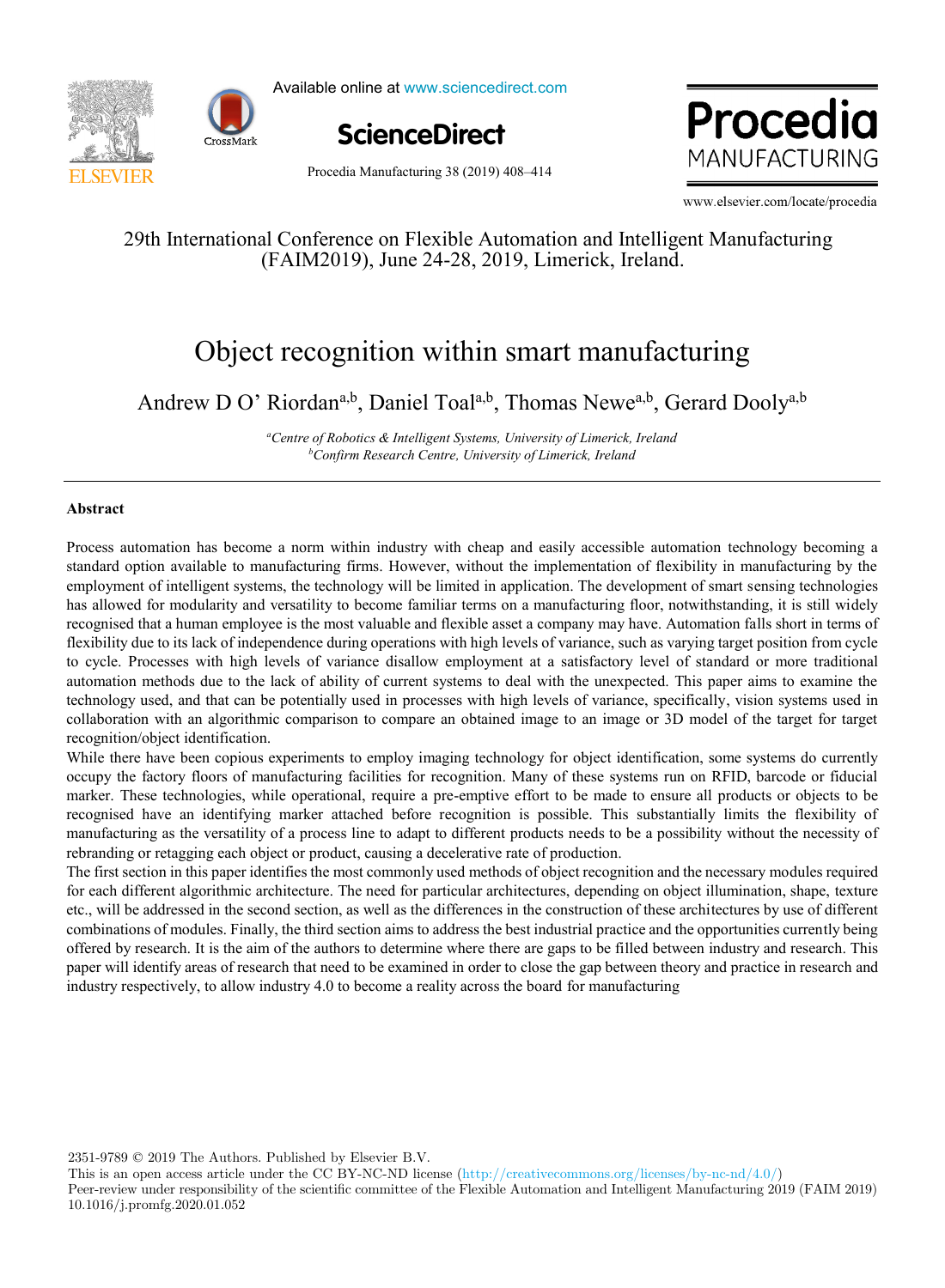2 *Andrew D. O' Riordan / Procedia Manufacturing 00 (2019) 000–000* © 2019 The Authors. Published by Elsevier B.V.

Peer-review under responsibility of the scientific committee of the Flexible Automation and Intelligent Manufacturing 2019 (FAIM 2019) This is an open access article under the CC BY-NC-ND license (http://creativecommons.org/licenses/by-nc-nd/4.0/)

*Keywords:* Object Recognition; Machine Vision; Target Recognition; Smart Manufacturing

# **1. Introduction**

Object recognition (OR) is essentially a challenge of matching the shape, illumination, reflectivity/texture and orientation of an acquired image to an existing image. This technology is currently implemented in industry on a basic level of visual inspection, where an image will be captured of an object and compared to an ideal image stored as a reference. Although well-established within manufacturing of metallurgic parts for surface inspection for corrosion, this method has shown to be successful in the agricultural industry allowing for quality assurance of both wheat and apples [1][2]. Another clear demonstration of the capabilities of modern vision systems for visual inspection is the ability of modern stereo vision systems in image matching techniques. Many modern image matching techniques in stereo vision utilise in-depth pixel analysis, shrinking window analysis and coarse-fine hierarchies [3]. The advancement of technology associated with or designed for operation on visual images (both within and outside of the visible spectrum) has attributed to the ability of OR as a research area to grow. The challenge originally faced by OR technology was to grasp the edge of an object to differentiate it from the background and to identify which object it was from a set of predetermined options. While many researchers in the earlier stages of object detection overcame the first half of the challenge (i.e. finding the object within the image) with what are considered standard algorithmic solutions today (such as background erasure by use of segmentation and thresholds [4])]). More modern research has found that the challenge is successfully addressed through feature extraction and subsequent object classification. Within the feature extraction portion of the procedure, it is necessary for the image acquired to pass through a number of modules within the architecture of the algorithm. Within this architecture, the modules differ from procedure to procedure as due to the nature of the images acquired or the object to be recognised; there exists a necessity for particular filters, nonlinear operators and pooling operations to take place. Generally, the first module to operate is a filter bank. In some operations the filter bank may be repeated in a second stage of a feature extraction operator, using edge detectors or a group of subsequent filters using gradient descent [5].

Following the capture of the image and the identification of the object as an independent body within the image, an operation has to occur which classifies the object through a comparison to a pre-existing dataset based on the characteristics of the object itself. From the filter bank, the output will be passed to a non-linear operation to normalise the output. Finally, the pooling operation takes place This can be carried out in a number of ways including a comparison of the object as identified from the target image, to the object as identified within images as part of a dataset (usually numerous poses and illuminations are contained within this dataset) or is often based on nearby values of real space or feature space [5].

# **2. Modules of Algorithm Architecture**

OR can best be described as being based on a two-stage process; Feature Extraction and Classification. While single stage systems do exist, more systems are employing two or more successive stages. As addressed in section 1, there are multiple modules that need to be pieced together for OR to execute successfully; these modules combine to make these two stages. Although there is no strict set order for the modules to occur, there is a consensus in research that they run in a specific order (as addressed in 3). This order allows the output of one set of modules to be optimised by the subsequent set, unless where it has been found beneficial to recycle a module output through a module a second time. This section will identify the modules, their make-up and purpose within the subsections of

# *2.1. Feature Extraction*

Feature extraction, being the most important and fundamental research question about object and pattern recognition, has had much research focused on it. The primary objective is to extract important features from image data in order to create a comparison between the data obtained and a predefined dataset. Many earlier feature extraction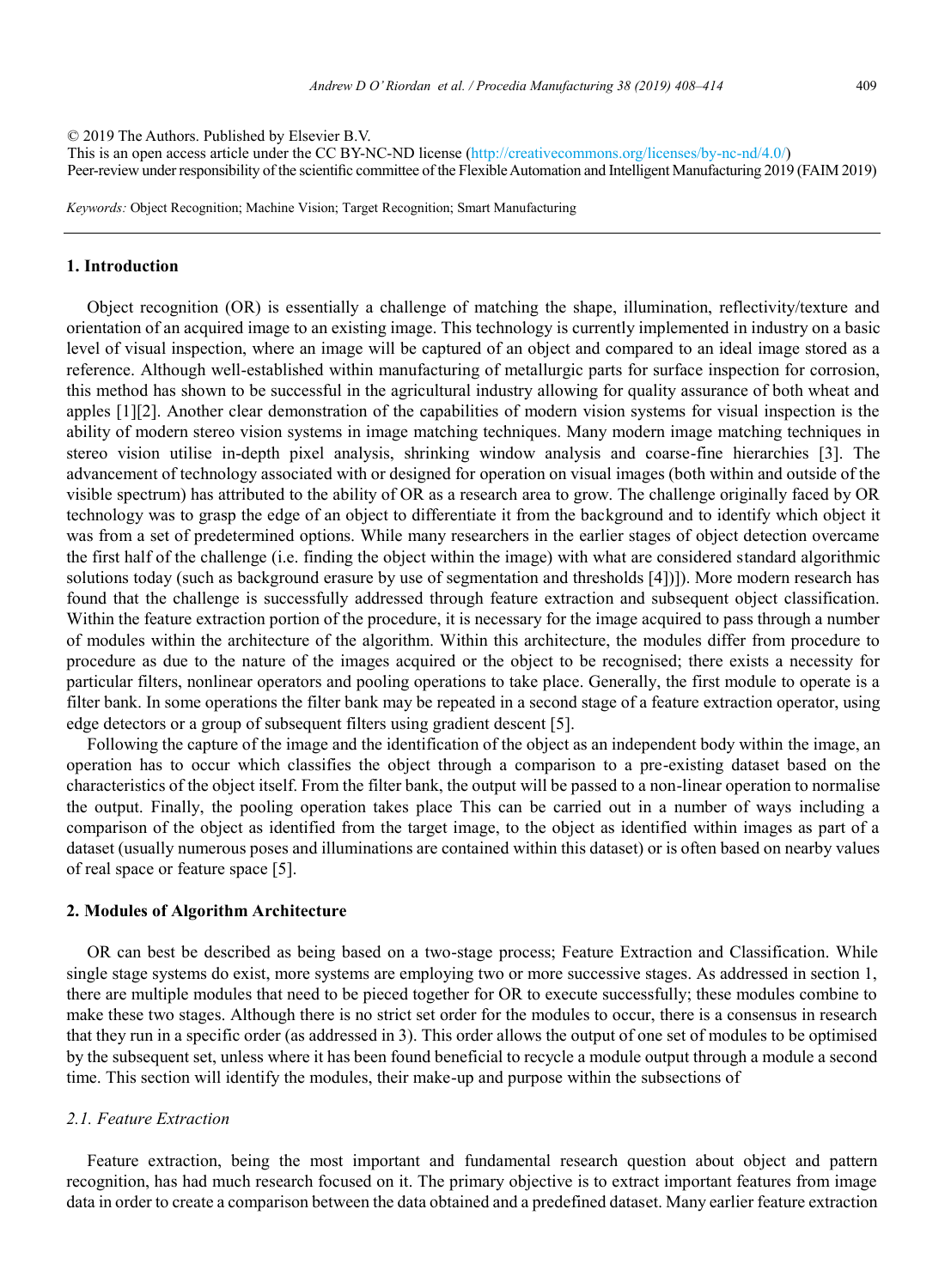techniques utilised information from the image such as visual features, edge detection, pixel analysis or algebraic features. These focused mostly on boundaries of shapes within the image, disregarding features such as patterns within the shape. In more recent research, however, the patterns within a shape have proven to be integral to the advancement of OR, these patterns include facial features, hatching detail etc. [6].

The purpose of a filter bank is to discriminate between points of interest within an image and those not of interest. Filter banks operate on the principle of separation of the input signal from the acquired image into multiple components. These components are subject to a set of thresholds (sometimes predetermined and sometimes calculated on the image captured as a whole based on statistical analysis) to eliminate anything that does not stand out from the background of the image as a feature. Though commonly operated based on oriented edge detectors, such as SIFT or HOG, filter banks often utilise Gabor Wavelets [6] [7]. The difference in the execution of various filter banks is due to the discontinuities that exist, particularly during observation of a signal at a small window length [8]. Filter banks are composed of convolution filters, gain coefficients and a sigmoid/tanh non-linearity. Filter banks give an output which can then be used for identification of features, however, due to the nature of the filter bank output, a non-linear operation must be carried out.

The non-linear operation often involves a rectifier and another operation. The rectifier applies an absolute value function to its input. The normalising layer, widely used as the second layer within a non-linear operation, will account for variance of contrast or brightness within images for comparison purposes [5].

The pooling layer is used to resolve issues due to small distortions. This is achieved by pooling together filters that have extracted features with high similarity, often carried out over max or averaging operations [9]. Pooling operations are generally carried out on adjacent windows within a neighbourhood, where the window size is a predetermined n X n group of pixels [10], however, have also proven successful when applied to dimensional spacing based on feature types or spatial dimensions [5].

# *2.2. Classifiers*

Although generally associated with machine learning, classifiers are employed within OR to determine what outputs from the feature extraction are to be utilised. This can be carried out in unsupervised learning or supervised learning fashion [11] [10]. Learning, in relation to classification operations determine the relationship between the inputs and outputs of feature recognition in order to streamline the process moving forward and re-employ the most successful path from input to output [12]. Below, both supervised learning and unsupervised learning are discussed in relation to classifiers.

#### *2.3. Supervised Learning*

Supervised learning occurs when the input and output of the feature extraction operations are known. Where the relationship between an input and an output is  $f(x)=Y$ , the function of supervised learning is where x (input) and Y (output) are known, and f(x) must be determined by the classification operation. This determination must be based on a dataset obtained (x1,y1...x2,y2...xn,yn...etc.) [13]. The challenge encountered when using supervised learning is the fact that all data must be labelled, the algorithms will not inherit structure based on input alone. Supervised learning, therefore, will only determine the characteristics of an existing function [14].

# *2.4. Unsupervised Learning*

Unsupervised learning differs from supervised in that the input data is known. However, there is a lack of corresponding output data. A prominent aim for unsupervised learning is to determine a model for the preceding structure or data distribution and to identify trends etc. to learn about the data. Furthermore, algorithms are left to identify the trends in data and to employ this information [12]. Unsupervised learning within OR works to identify and learn the filter and pooling operations that cluster multiple filter outputs together [10]. The classifications from unsupervised learning can be employed again through the use of the relationships found, with the application of these relationships to patches of the image again, to identify more invariant features [15].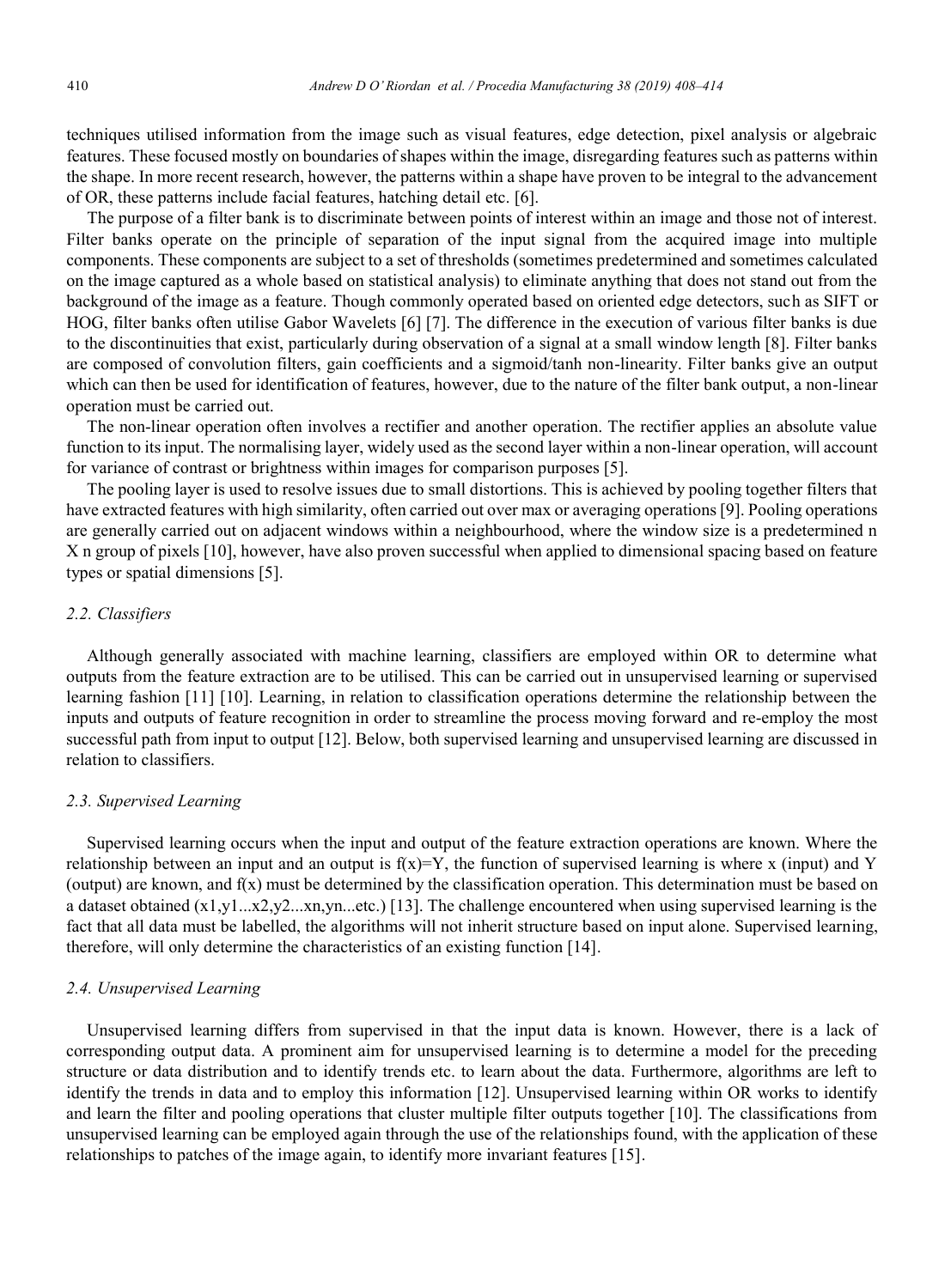# **3. Architecture Types**

The Stereotypical Architecture for OR can be broken down as follows; An image is acquired, this image is then passed through filter banks. The output of these filter banks is then subjected to a non-linear operation and subsequently to a normalisation process. The outputs, having been normalised, enter a pooling operation. The output of the pooling operation is classified by either supervised or unsupervised learning classifiers. The output of the classifier can then be applied to the image again for accurate recognition to occur, or, can be applied to a known dataset for determination of object identification, pose and distance [5].



Figure 1 Visual Algorithm Architecture

Many variations of this operation exist, however, and have proven successful when tested against Caltech-101 (a benchmark dataset). Many authors have employed two stages of learned feature extractors; both made up of filter banks, non-linearities and pooling. This involved both supervised and unsupervised learning for convolutional networks. This yielded results from 50 to 60 percent accuracy [5] [15] [16].

# **4. Object Recognition within Industry 4.0**

Industry 4.0 is a major target for both industry and academia. Described as the 4th industrial revolution, it will be the first industrial revolution that has been pre-planned. The first industrial revolution was aided with the utilisation of steam power, the second with electricity and the third with automation, Industry 4.0 is based on the application of digitisation and smart manufacturing. This step will be driven by the connection of physical world elements with the industrial internet of things (IIOT). The capture of data, analysis and application of results within this data, (from products, processes and production systems) will aid the step toward Industry 4.0 majorly [17] [18]. This section aims to address the opportunities and impacts of OR within Industry 4.0 and the challenges of implementation of it on a large scale.

To address the opportunities that the employment of OR may present, first the objectives of industry 4.0 must be examined. Identified as the major pillars of industry 4.0 are;

- Autonomous robotics
- Simulation
- Horizontal and Vertical System Integration
- IIOT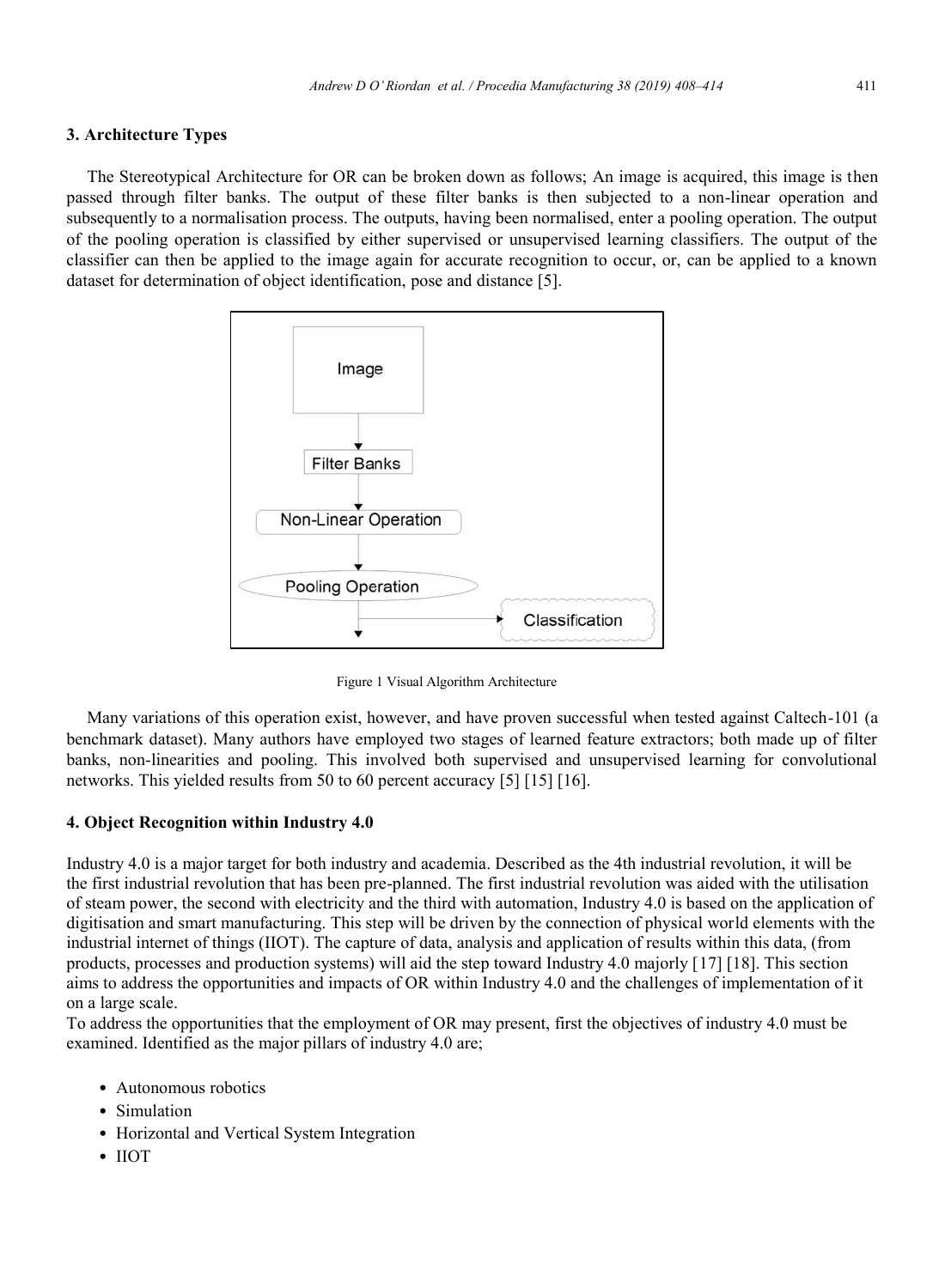- Cybersecurity
- The Cloud
- Additive Manufacturing
- Augmented reality
- Big Data Analytics [19].

Within these pillars, this paper will identify opportunities and impacts caused by OR in the following four;

- Autonomous robotics
- Cloud Computing Services
- IIOT
- Big data analytics.

# *4.1. Autonomous Robotics*

Autonomy within robots is a hugely important factor in Industry 4.0. The current industry standard is robotics completing a basic repetitive task; however, it is based on location and therefore does not allow for variation. Where a robot may need to pick up a part for a process to begin, the part must be in a predetermined set of cartesian coordinates relative to the robot. This disallows flexibility and autonomy within pick and place operations or feed operations. This predicament has led to humans having to be employed in many facilities to carry out mundane tasks which are well within the scope of capability of robotics but are unavailable to standard robotics due to a level of variance in part placement. The employment of OR would allow for robotic operations to take place based on the information gathered on the object pose and distance from the camera, meaning that human employees may be freed up in order for their potential to be applied to more complex tasks. This would also allow for MES tracking of each part as it is sensing the object to be within certain workstations etc. [20].

# *4.2. Cloud Computing Services*

Due to the high volumes of data to be communicated, large, powerful servers will need to be dedicated to OR. However, due to the fast-paced nature of manufacturing, the necessity for a company to own its own servers is not consistent. The opportunity for a company to use remote servers not only removes the capital investment risk, but it also allows floor space and resources that would have been dedicated to large servers to be used as a part of the production environment. Therefore, the decentralisation of decision making and analysis from the local device to the cloud is imperative moving forward (i.e. OR algorithms may not run locally but rather in the cloud). Data centres dedicated to housing cloud computing facilities is expected to rise steadily. Cloud services will need to be secure against both physical and cyber threats in order to ensure that the flow of data to and from the cloud is not interrupted resulting in downtime on factory floors [21] [22].

# *4.3. IIOT*

IIOt is the Industrial Internet of Things, defined as the collection of all industrial related equipment connected via internet. IIOT is expected to grow to over 50 billion devices interconnected by 2020 [23]. The infrastructure necessary to carry the inputs and outputs of each of these devices intended to be communicated over the IIOT can only be accommodated by investment and development. This is particularly true in relation to OR. With OR being employed, the dataset for image comparison will be too large to store locally at the camera. This creates the necessity for storage of this dataset on a remote server (i.e. cloud). The constant streaming of images from each camera within a facility carrying out OR generates a demand for reliable internet services, with low latency and large longevity. Bandwidth must also be accommodating to the communication of this data [24]. IIOT will, therefore, have to be ever-changing and dynamically improving to accommodate OR as a technology.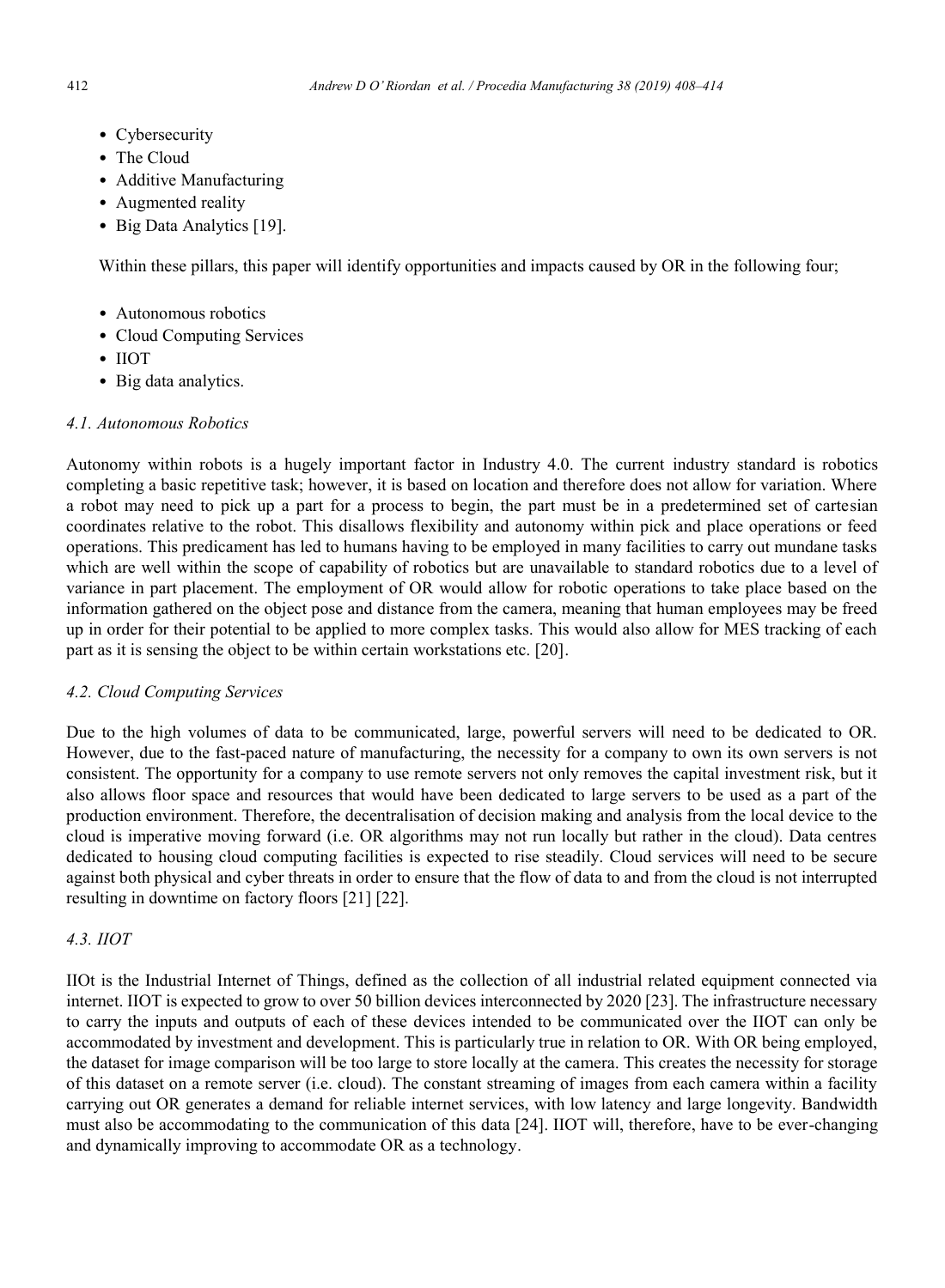#### *4.4. Big Data*

A major benefit of digitisation within industry is the opportunity to employ machine learning in order to optimise future procedures. This, however, requires a dataset to be observed. This dataset in relation to OR will consist of multiple images of multiple angles and illuminations for each object to be recognised, resulting in potentially 10's of thousands of images being stored. There will also be a need to store the history of procedures and their success rates (i.e. unsupervised and supervised learning datasets). The requirement for this storage can be met via off-site data centres, as discussed in 4.2. Similarly, there is also the need for constant expansion as more products are digitised there is more and more heterogeneous data to be collected. OR, if employed effectively within industry, would create a huge requirement for more dedicated storage within data centres. The employment of analytics to datasets as large as this would allow a significant decrease in creative design times on products or procedures and an increase in cycle efficiency comparisons [25] [26].

# **5. Conclusion**

There is great potential for the employment of OR; however, due to the dense scenes within factory floors, more research is needed into the employment of filters that can discriminate between objects of interest and background features. Another problem to be addressed is the handling of the lack of consistency of lighting within manufacturing environments as within a dynamic environment, light and shading can frequently differ due to general operations. OR being rolled out within industry would have a huge impact on product cycle times, cost and reliability, however, this is not without cost. Due to the investment needed for infrastructure upgrades and upkeep within the factory, as well as subscriptions costs for cloud computing services, there is a small capital risk. Though there has been much research into OR, there are areas that need to be addressed so that OR may be employed at a level to make a significant impact within manufacturing and subsequently industry practices.

# **Acknowledgment**

This work was supported by the Science Foundation Ireland under Project:16/RC/3918. Also supported by the European Regional Development Fund and Ireland's European Structural and Investment Funds Programmes 2014- 2020.

#### **References**

- [1] X. Luo, D. S. Jayas, and S. J. Symons, "Identification of damaged kernels in wheat using a colour machine vision system," *Journal of Cereal Science*, vol. 30, no. 1, pp. 49–59, 1999.
- [2] A. Leemans-V, Magein-H, and M.-F. Destain, "Defects segmentation on 'Golden Delicious' apples by using colour machine vision.," *Computers and Electronics in Agriculture*, vol. 20, pp. 117–130, 1998.
- [3] A. O' Riordan, D. Toal, T. Newe, and G. Dooly, "Stereo Vision Sensing : Review of existing systems," in *ICST*, pp. 178–184, 2018.
- [4] H. Murase and S. K. Nayar, "Learning and recognition of 3D objects from appearance," *Qualitative Vision, 1993., Proceedings of IEEE Workshop on*, vol. 24, pp. 39–50, 1993.
- [5] K. Jarrett, K. Kavukcuoglu, M. Ranzato, and Y. LeCun, "What is the best multi-stage architecture for object recognition? BT Computer Vision, 2009 IEEE 12th International Conference on," *Computer Vision, 2009*, pp. 2146–2153, 2009.
- [6] K. Liu, Y. Q. Cheng, and J. Y. Yang, "Algebraic feature extraction for image recognition based on an optimal discriminant criterion," *Pattern Recognition*, vol. 26, no. 6, pp. 903–911, 1993.
- [7] R. Rigamonti and E. P. F, "Learning separable filters," pp. 2754–2761, 2013.
- [8] V. Martin, "Wavelets and filter banks theory design," *IEEE Transactions on Signal Processing*, vol. 40, no. 9, pp. 2207–2232, 1992.
- [9] A. Ahmed, K. Yu, W. Xu, Y. Gong, and E. Xing, "Training Hierarchical Feed-Forward Visual Recognition Models Using Transfer Learning from Pseudo-Tasks," pp. 69–82, Springer, Berlin, Heidelberg, oct 2008.
- [10] K. Kavukcuoglu Marc and A. Ranzato Rob Fergus Yann LeCun, "Learning Invariant Features through Topographic Filter Maps," tech. rep.
- [11] J. Mutch and D. G. Lowe, "Multiclass Object Recognition with Sparse, Localized Features," tech. rep.
- [12] Jason Brownlee, "Supervised and Unsupervised Machine Learning Algorithms," 2016.
- [13] M. Rio and A. T. Figueiredo, "Adaptive Sparseness for Supervised Learning," tech. rep.